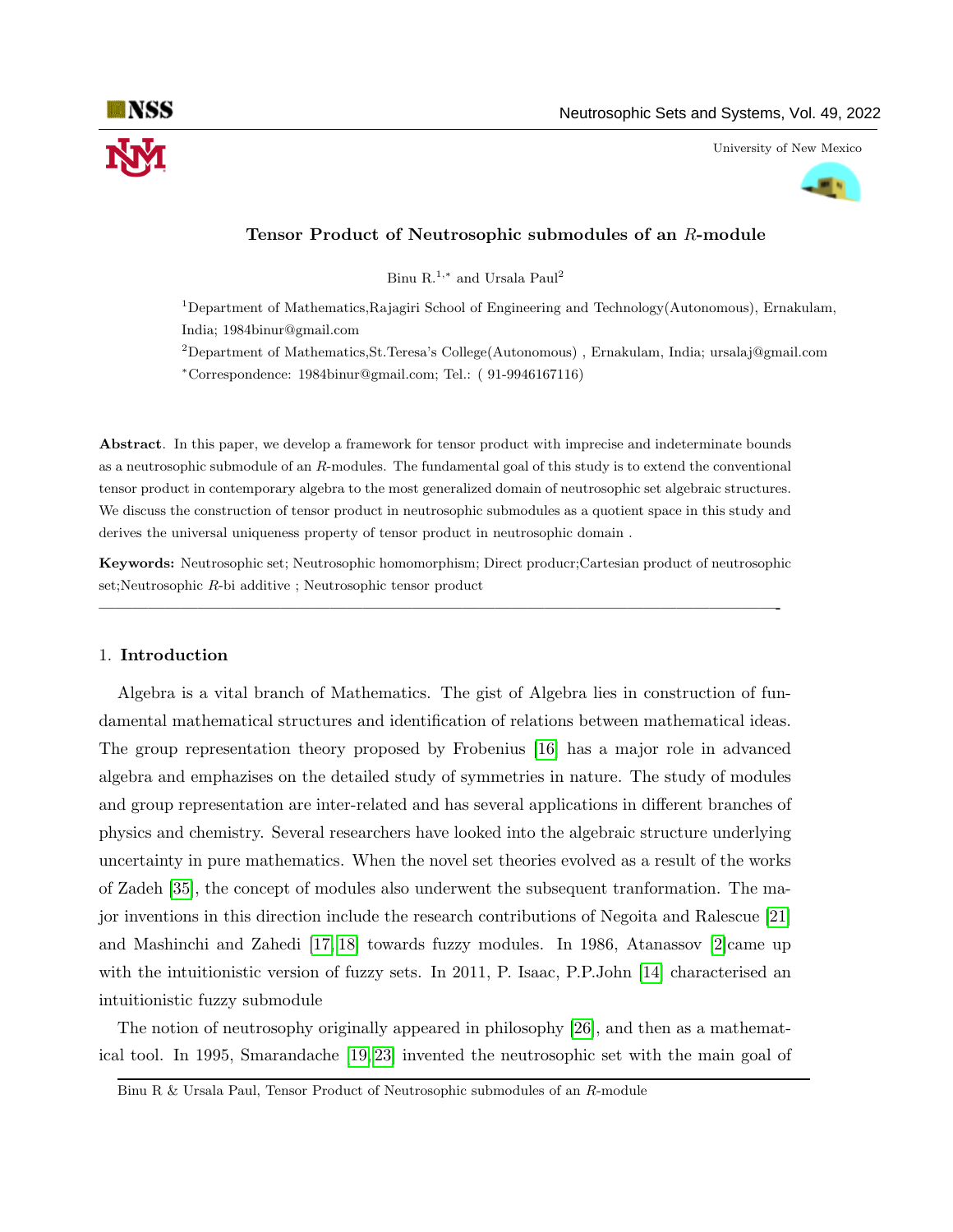translating set theory into the the real world by bridging the gap with theoretical certainities and practical uncertainities. The intervention of neutrosophic sets to algebraic structures by Smarandache [\[34\]](#page-12-2) paved the way to many innovative concepts in algebraic research field. Kandasamy and Smarandache [\[33\]](#page-12-3) designed the fundamental algebraic neutrosophic systems. Smarandache and Ali [\[29\]](#page-11-8) proposed the neutrosophic triplet group, a new algebraic structure that leads to evolutionary changes in the neutrosophic research domain. Gulistan and Naeem [\[11,](#page-11-9) [12\]](#page-11-10) introduced the concept of neutrosophic triplet semi hypergroups and complex fuzzy hyper ideals in non-associative hyperrings. The works of Vidan Cetkin [\[5,](#page-10-1) [6\]](#page-10-2) resulted in the creation of neutrosophic subgroups and modules. The idea of fuzzy G-modules and innovative group represenations was proposed by Sherry [\[9\]](#page-11-11). The further study in this area was carried out by Ursala by infusing the concepts of rough and fuzzy sets with module theory  $[15, 24]$  $[15, 24]$ . The notion of neutrosophic submodules of an R-module and the additional characteristics in methodology were introduced by Binu [\[3,](#page-10-3) [4\]](#page-10-4)

In equivalences of module categories, homomorphism functions and tensor product play a major role, and it is the more flexible generalisation of free module. The study of bilinear operations and the extension of scalars is made possible by the tensor product of modules. The universal multiplication of modules is achieved by tensor algebra of modules. In a neutrosophic context, the principal application of the tensor product is the management of large amounts of ambiguous data and the reduction of object dimensions in mathematical modelling. The tensor product in neutrosophic modules can be used to set up computational uncertainty quantification in probabilistic and deterministic models, allowing for easier interpretation of latent information and extraction of more components of information. The concept of tensor product in neutrosophic submodules of an R-modules generalises the concept of tensor product in modules and gives the multilinear operation more strength. We design the tensor product in neutrosophic submodules and characterised its features in this paper. The objects or entities used in this study for the algebraic creation of tensor products are neutrosophic submodules, which allow us deal with ambiguous data in imprecise bounds.

The following is the organization of this work, with the first section serving as an introductory concept. The Section 2 of this research article deals with the pre-requisite definitions and results. The concept of tensor product between neutrosophic submodules and the characteristic properties are presented in Section 3. Section 4 provides an overview of the further research work in this particular area of neutrosophic set theory.

## 2. Preliminaries

In this section, we examine some of the preliminary definitions and outcomes that are necessary for a thorough understanding of the subsequent sections.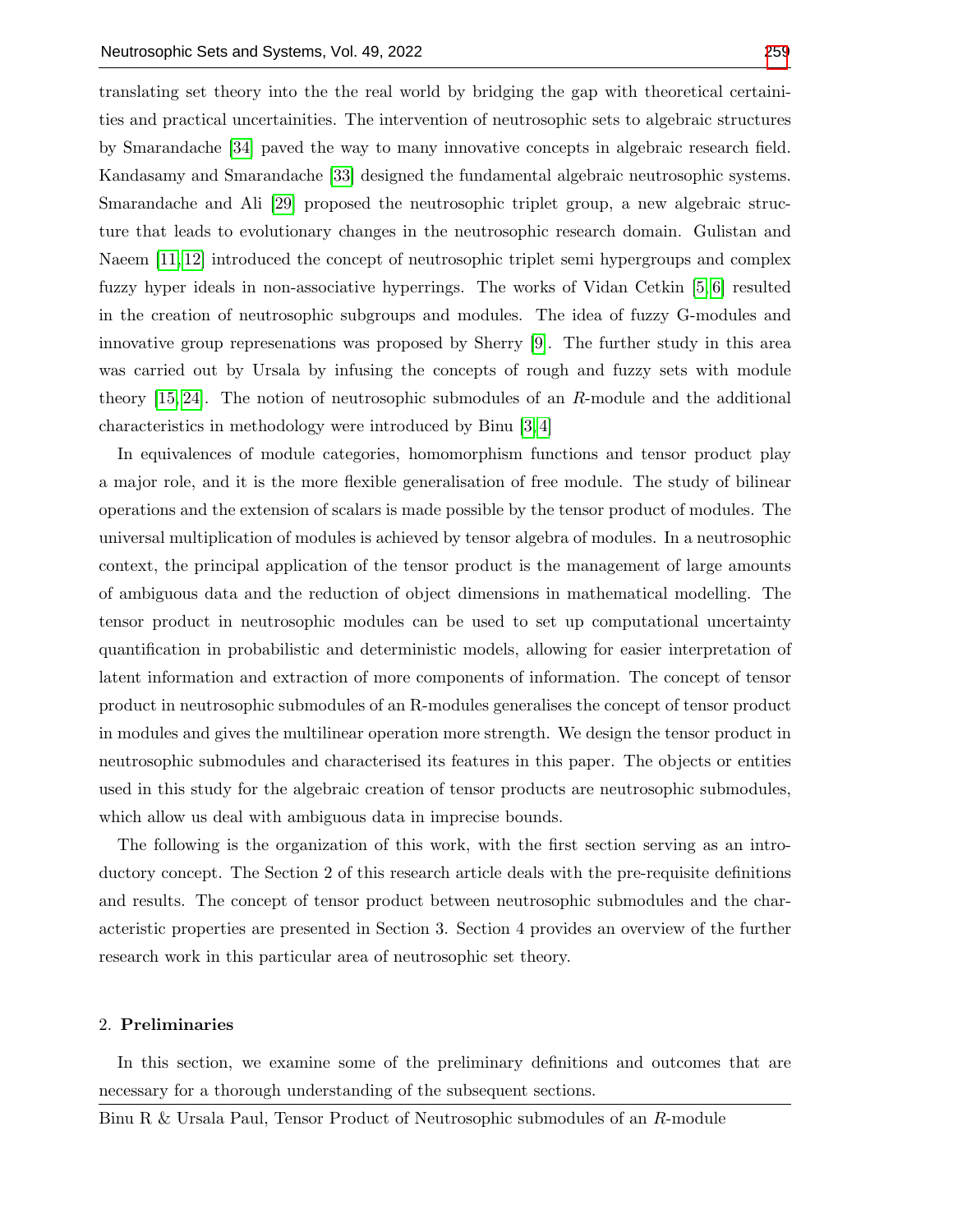**Definition 2.1.** [\[1\]](#page-10-5) Let R be a commutative ring with unity. A module M over R is an 'Abelian' group with a law of composition written '+' and a scalar multiplication  $R \times M \to M$ , written  $(r, x) \rightarrow rx$ , that satisfy these axioms

 $(1) 1x = x$ (2)  $(rs)x = r(sx)$ (3)  $(r + s)x = rx + sx$ (4)  $r(x + y) = rx + ry \quad \forall r, s \in R$  and  $x, y \in M$ .

**Definition 2.2.** [\[8,](#page-11-14) [10\]](#page-11-15) Let R be a ring and M be an R-module. Let N be a submodule of M. The (additive, abelian) quotient group  $M/N$  can be made into an R-module by defining an action of elements of R by

$$
r(x+N) = (rx) + N, \forall r \in R, x+N \in M/N
$$

**Remark 2.1.** [m] represents the coset  $m + N$ ,  $\forall m \in M$ .

**Definition 2.3.** [\[8\]](#page-11-14) A homomorphism  $\Upsilon : M \to N$  of R-modules is a map compatible with the laws of composition

(1)  $\Upsilon(x + y) = \Upsilon(x) + \Upsilon(y)$ (2)  $\Upsilon(rx) = r\Upsilon(x) \ \forall \ x, y \in M, \ r \in R.$ 

**Remark 2.2.**  $Hom_R(M, N)$  represent the set of all R-module homomorphisms of M into N.

**Definition 2.4.** [\[8\]](#page-11-14) Let  $M_1, M_2, ..., M_n$  be R-modules. Then the direct product is a collection of *n*-tuples, denoted and defined as  $M_1 \times M_2 \times ... \times M_n = (m_1, m_2, ..., m_n), m_i \in M_i, 1 \le i \le n$ with addition and action of  $R$  defined component wise is again an  $R$ -module.

**Definition 2.5.** [\[22\]](#page-11-16) Let M be an R-module and  $S \subseteq M$  the set of finite formal linear combinations  $L(S)$  of elements of S is a submodule of M. A typical element of  $L(S)$  is  $r_1m_1 + r_2m_2 + \ldots + r_nm_n, \ r_i \in R, m_i \in S, \ \forall \ i = 1, 2, \ldots, n.$ 

**Remark 2.3.** If  $S \subseteq M$  and  $L(S)$  is the set of all finite linear combination of elements of S, then  $L(S)$  is the smallest submodule that contains S.

**Definition 2.6.** [\[13\]](#page-11-17) Let M, N and P be an R-modules. A map  $\varphi : M \times N \to P$  is said to be  $R - bilinear$  if  $\forall m_1, m_2 \in M$ ,  $n_1, n_2 \in N$  and  $r \in R$ , the following conditions hold

- (1)  $\varphi(m, n_1 + n_2) = \varphi(m, n_1) + \varphi(m, n_2) \ \forall \ m \in M$
- (2)  $\varphi(m_1 + m_2, n) = \varphi(m_1, n) + \varphi(m_2, n) \ \forall \ n \in N$
- (3)  $\varphi(rm, n) = \varphi(m, nr) = r\varphi(m, n) \ \forall \ m \in M, n \in N, r \in R.$

**Definition 2.7.** [\[1,](#page-10-5) [13\]](#page-11-17) The tensor product of R-modules M and N can be denoted and defined as  $M \otimes N = (M \times N)/L(S)$  where S is the set of all formal sums of the following type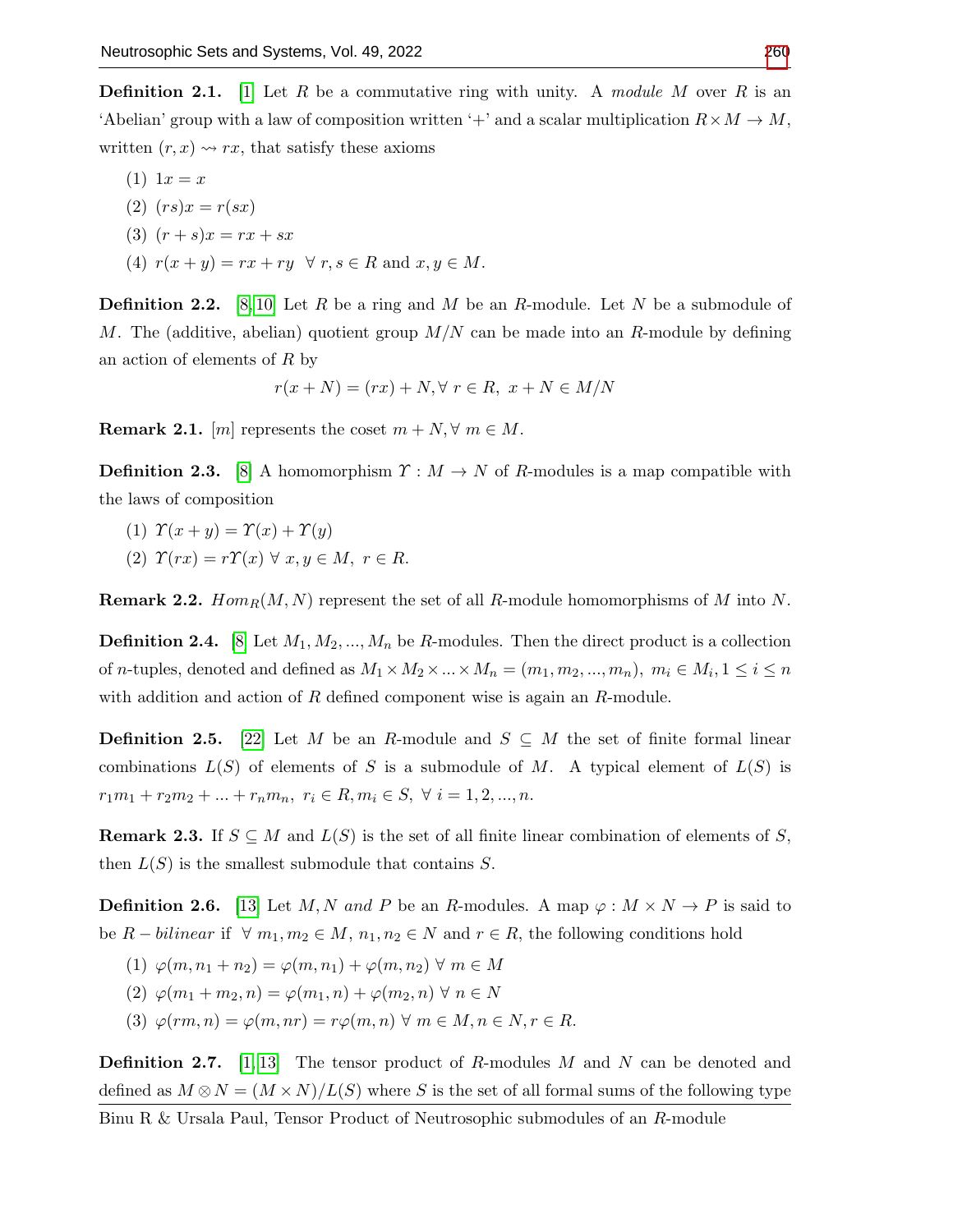<span id="page-3-0"></span>

Figure 1. Tensor product

- (1)  $(rm, n) r(m, n)$
- (2)  $(m, rn) r(m, n)$
- (3)  $(m_1 + m_2, n) (m_1, n) (m_2, n)$
- (4)  $(m, n_1 + n_2) (m, n_1) (m, n_2), \forall m, m_1, m_2 \in M; n, n_1, n_2 \in N; r \in R$ .

**Remark 2.4.** (1) Being the quotient of R-module by a submodule, the tensor product  $M \otimes N$  is an another R-module.

(2)  $\exists$  a map  $\tau : M \times N \to M \otimes N$  such that  $\tau(m,n) = (m,n) + L(S)$ ,  $\forall m \in M, n \in N$ and denote  $\tau(m, n)$  by  $m \otimes n$ .

**Definition 2.8.** [\[1,](#page-10-5) [22\]](#page-11-16) The tensor product  $M \otimes N$  of R-modules M and N satisfies the following properties

- (1)  $(rm) \otimes n = r(m \otimes n)$
- (2)  $m \otimes (rn) = r(m \otimes n)$
- (3)  $(m_1 + m_2) \otimes n = (m_1 \otimes n) + (m_2 \otimes n)$
- (4)  $m \otimes (n_1 + n_2) = (m \otimes n_1) + (m \otimes n_2)$

where  $\forall m, m_1, m_2 \in M, n, n_1, n_2 \in N, r \in R$ 

**Definition 2.9.** [\[8,](#page-11-14) [22\]](#page-11-16) Let M and N be two R-modules. A tensor product of M and N over R is an R-module  $M \otimes N$  which is equipped with an R– bilinear map

$$
\tau:M\times N\to M\otimes N
$$

such that for each R-module P and each R-bilinear map  $\varphi : M \times N \to P$ , there is a unique homomorphism  $\phi : M \otimes N \to P$ , that is  $\varphi = \phi \circ \tau$  (Refer Fig. [1\)](#page-3-0)

**Proposition 2.1.** [\[8\]](#page-11-14) "Let M and N be two R-modules. Tensor products of M and N over R are unique upto isomorphism .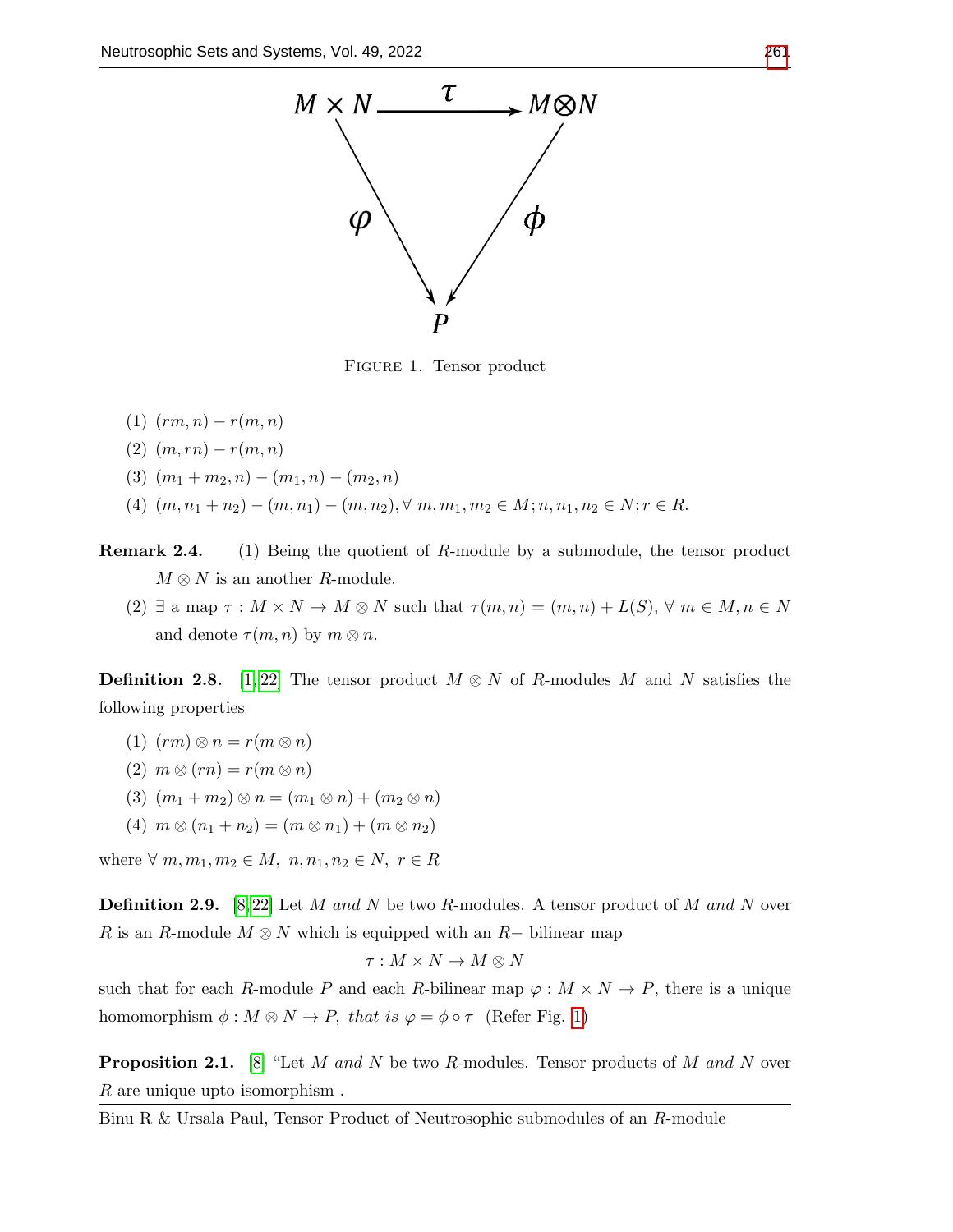**Definition 2.10.** [\[27,](#page-11-18) [31\]](#page-11-19) A neutrosophic set P of the universal set X is defined as  $P =$  $\{(\eta, t_P(\eta), i_P(\eta), f_P(\eta)) : \eta \in X\}$  where  $t_P, i_P, f_P : X \to (-0, 1^+)$ . The three components  $t_P, i_P$  and  $f_P$  represent membership value (Percentage of truth), indeterminacy (Percentage of indeterminacy) and non membership value (Percentage of falsity) respectively. These components are functions of non standard unit interval  $(-0, 1^+)$  [\[25\]](#page-11-20).

## Remark 2.5. [\[3,](#page-10-3) [28,](#page-11-21) [32\]](#page-11-22)

- (1) If  $t_P, i_P, f_P : X \to [0, 1]$ , then P is known as single valued neutrosophic set(SVNS).
- (2) The algebraic structure R-module with SVNS as the underlying set is discussed in this work. SVNS will be referred to as a neutrosophic set for the sake of convenience.
- (3)  $U^X$  denotes the set of all neutrosophic subset of X or neutrosophic power set of X.

**Definition 2.11.** [\[3,](#page-10-3) [20,](#page-11-23) [30\]](#page-11-24) Let  $P, Q \in U^X$ . Then P is contained in Q, denoted as  $P \subseteq Q$ if and only if  $P(\eta) \leq Q(\eta)$   $\forall \eta \in X$ , this means that  $t_P(\eta) \leq t_Q(\eta)$ ,  $i_P(\eta) \leq i_Q(\eta)$ ,  $f_P(\eta) \geq$  $f_Q(\eta)$ ,  $\forall \eta \in X$ .

**Definition 2.12.** [\[7\]](#page-10-6) "Let M be an R module. Let  $P \in U^M$  where  $U^M$  denotes the neutrosophic power set of R-module M. Then a neutrosophic subset  $P = \{x, tp(x), ip(x),\}$ 

- $f_P(x) : x \in M$  in M is called neutrosophic submodule of M if it satisfies the following;
	- (1)  $t_P(0) = 1$ ,  $i_P(0) = 1$ ,  $f_P(0) = 0$

(2) 
$$
t_P(x + y) \ge t_P(x) \land t_P(y)
$$

$$
i_P(x + y) \ge i_P(x) \land i_P(y)
$$

$$
f_P(x + y) \le f_P(x) \lor f_P(y), \forall x, y \in M
$$

$$
(3) 
$$
t_P(rx) \ge t_P(x), i_P(rx) \ge i_P(x), f_P(rx) \le f_P(x), \forall x \in M, \forall r \in R
$$
$$

**Remark 2.6.** The set of all neutrosophic submodules of R-module M represented by  $U(M)$ .

**Definition 2.13.** [\[3\]](#page-10-3) A homomorphism  $\Upsilon$  of M into N is called a weak neutrosophic homomorphism of P onto Q if  $\Upsilon(P) \subseteq Q$ . If  $\Upsilon$  is a weak neutrosophic homomorphism of P onto Q, then P is weakly homomorphic to Q and we write  $P \sim Q$ . A homomorphism  $\gamma$ of M into N is called a **neutrosophic homomorphism** of P onto Q if  $\Upsilon(P) = Q$  and we represent it as  $P \approx Q$ .

**Definition 2.14.** [\[3\]](#page-10-3) If  $P = \{m, tp(m), ip(m), fp(m) : m \in M\} \in U(M)$  and N be a submodule of M, then define  $\omega$ , a neutrosophic set in  $M/N$  as follows.

$$
\omega = \{ [m], t_\omega([m]), i_\omega([m]), f_\omega([m]) : m \in M \}
$$

where

$$
t_{\omega}([m]) = \vee \{ t_P(u) : u \in [m] \}
$$
  

$$
i_{\omega}([m]) = \vee \{ i_P(u) : u \in [m] \}
$$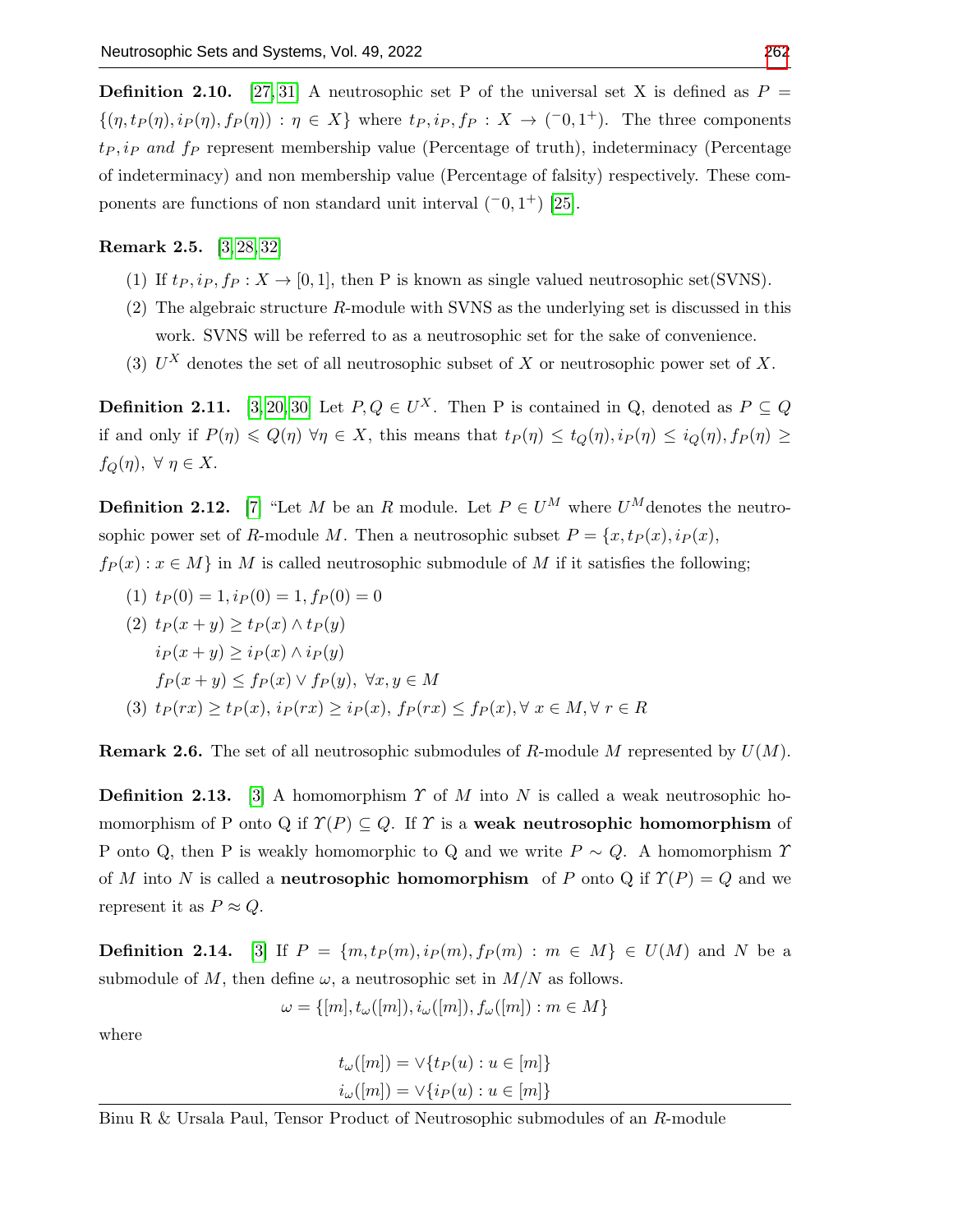$$
f_{\omega}([m]) = \wedge \{ f_P(u) : u \in [m] \}
$$

Then  $\omega \in U(M/N)$ .

## 3. Tensor Products in Neutrosophic submodules

The tensor product between  $R$ -modules  $M$  and  $N$  is a more general than the vector space tensor product. The construction of tensor products give a most characteristic strategy for joining two modules. This section describes the construction and properties of neutrosophic tensor products.

<span id="page-5-0"></span>**Definition 3.1.** Let M and N be two R-modules. If  $A \in U(M)$  and  $B \in U(N)$ , then the cartesian product  $A \times B$  of A and B is a neutrosophic set of  $M \times N$  driined as  $(A \times B)(x, y) =$  $\{(x, y), t_{A\times B}(x, y), i_{A\times B}(x, y), f_{A\times B}(x, y) : (x, y) \in M \times N\}$  where

$$
t_{A \times B}(x, y) = t_A(x) \wedge t_B(y)
$$
  
\n
$$
i_{A \times B}(x, y) = i_A(x) \wedge i_B(y)
$$
  
\n
$$
f_{A \times B}(x, y) = f_A(x) \vee f_B(y).
$$

**Proposition 3.1.** If  $A \in U(M)$  and  $B \in U(N)$ , then  $A \times B \in U(M \times N)$ .

*Proof.* We prove that  $A \times B$  satisfies the following conditions:

- (1)  $t_{A\times B}(0,0) = 1$ ,  $i_{A\times B}(0,0) = 1$   $\& f_{A\times B}(0,0) = 0$ (2)  $t_{A\times B}((x_1,y_1)+(x_2,y_2))\geq t_{A\times B}(x_1,y_1)\wedge t_{A\times B}(x_2,y_2)$  $i_{A\times B}((x_1,y_1) + (x_2,y_2)) \geq i_{A\times B}(x_1,y_1) \wedge i_{A\times B}(x_2,y_2)$  $f_{A\times B}((x_1,y_1)+(x_2,y_2))\leq f_{A\times B}(x_1,y_1)\vee f_{A\times B}(x_2,y_2)\,\forall\,(x_1,y_1),(x_2,y_2)\in M\times N$ (3)  $t_{A\times B}(r(x,y)) \geq t_{A\times B}(x,y)$  $i_{A\times B}(r(x,y)) \geq i_{A\times B}(x,y)$  $f_{A\times B}(r(x,y)) \le f_{A\times B}(x,y) \ \forall \ (x,y) \in M \times N, r \in R$
- 1. From the definition [3.1,](#page-5-0)

$$
t_{A \times B}(0,0) = t_A(0) \wedge t_B(0) = 1
$$
  

$$
i_{A \times B}(0,0) = i_A(0) \wedge i_B(0) = 1
$$
  

$$
f_{A \times B}(0,0) = f_A(0) \vee f_B(0) = 0
$$

2. Now  $\forall (x_1, y_1), (x_2, y_2) \in M \times N$ 

$$
t_{A \times B}((x_1, y_1) + (x_2, y_2)) = t_{A \times B}(x_1 + x_2, y_1 + y_2)
$$
  
=  $t_A(x_1 + x_2) \wedge t_B(y_1 + y_2)$   
 $\geq (t_A(x_1) \wedge t_A(x_2)) \wedge (t_B(y_1) \wedge t_B(y_2))$   
=  $(t_A(x_1) \wedge t_B(y_1)) \wedge (t_A(x_2) \wedge t_B(y_2))$   
=  $t_{A \times B}(x_1, y_1) \wedge t_{A \times B}(x_2, y_2)$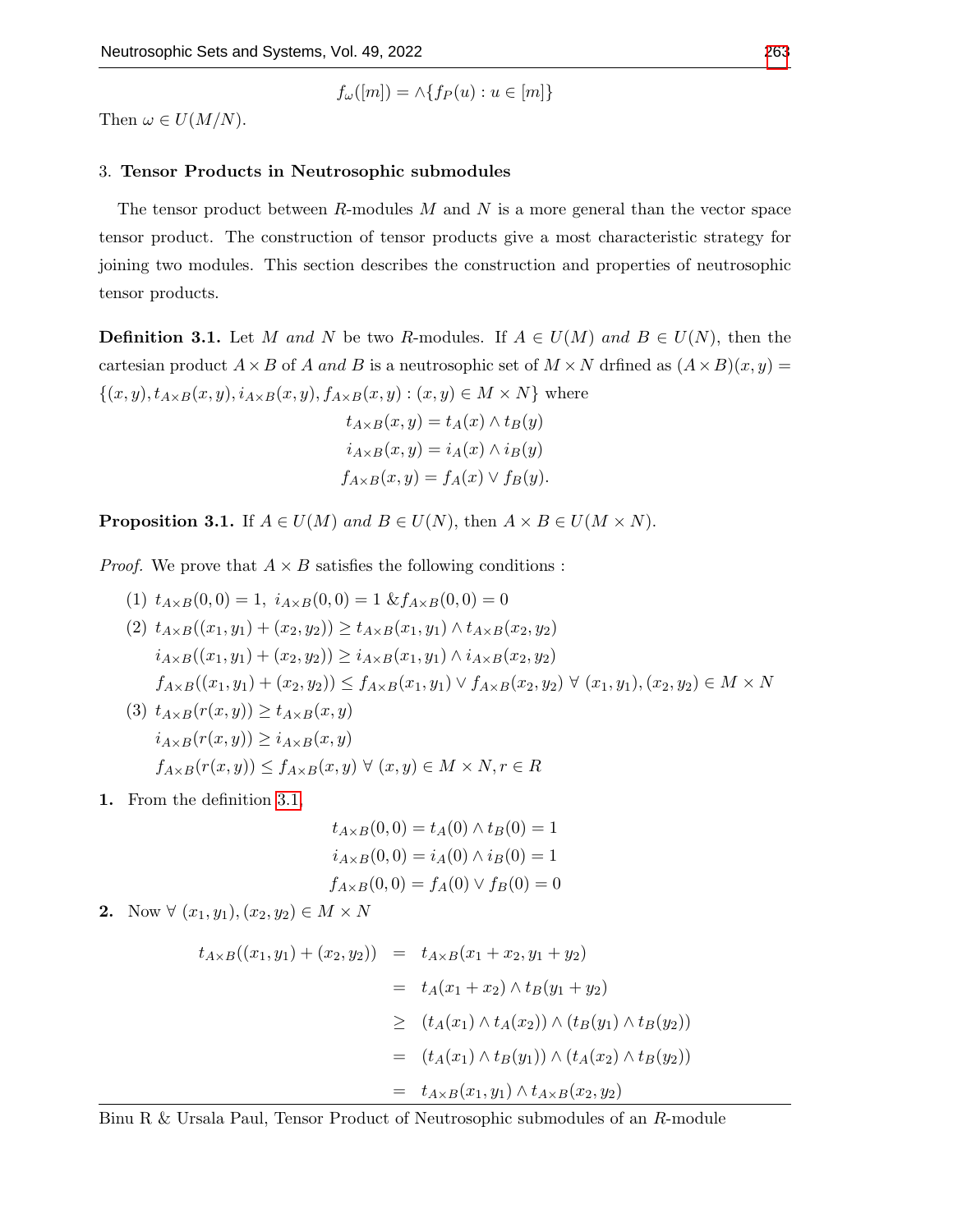Similarly prove that  $i_{A\times B}((x_1,y_1)+(x_2,y_2)) \geq i_{A\times B}(x_1,y_1) \wedge i_{A\times B}(x_2,y_2)$  and  $f_{A\times B}((x_1,y_1)+$  $(x_2, y_2)$ )  $\leq f_{A \times B}(x_1, y_1) \vee f_{A \times B}(x_2, y_2)$ . 3. Consider  $\forall (x, y) \in M \times N, r \in R$ 

$$
t_{A \times B}(r(x, y)) = t_{A \times B}(rx, ry)
$$
  
=  $t_A(rx) \wedge t_B(ry)$   

$$
\geq t_A(x) \wedge t_B(y)
$$
  
=  $t_{A \times B}(x, y)$ 

Similarly prove that  $i_{A\times B}(r(x,y)) \geq i_{A\times B}(x,y)$  and  $f_{A\times B}(r(x,y)) \leq f_{A\times B}(x,y)$ . Hence  $A \times B \in U(M \times N)$ .

**Definition 3.2.** Let  $A \in U(M)$ ,  $B \in U(N)$  and  $C \in U(P)$  where M, N and P are R modules. A map  $\varphi : M \times N \to P$  is called neutrosophic R bi additive if the following conditions are hold  $\forall (m, n) \in M \times N, m \in M, n \in N$ 

- (1) The map  $\varphi: M \times N \to P$  is R bi additive
- (2)  $t_C(\varphi((m, n))) \geq t_{A \times B}((m, n))$
- (3)  $i_C(\varphi((m, n))) \geq i_{A \times B}((m, n))$
- (4)  $f_C(\varphi((m, n))) \leq f_{A \times B}((m, n))$

**Definition 3.3.** Let  $A \in U(L(M \times N)) = U(Y)$  and  $Y(S)$  be a submodule of  $L(M \times N) = Y$ . Then the neutrosophic tensor product of R-modules M and N,  $(M \otimes N)$ , is a neutrosophic set  $Q$  of  $Y/Y(S)$  defined as follows

 $Q((m, n) + Y(S)) = \{(m, n) + Y(S), t_O((m, n) + Y(S), i_O((m, n) + Y(S), f_O((m, n) + Y(S))\})$  $\forall (m, n) \in M \times N, m \in M, n \in N$  where

$$
t_Q((m, n) + Y(S)) = \vee \{ t_A((m, n) + y(S)) : y(S) \in Y(S) \}
$$
  

$$
i_Q((m, n) + Y(S)) = \vee \{ i_A((m, n) + y(S)) : y(S) \in Y(S) \}
$$
  

$$
f_Q((m, n) + Y(S)) = \wedge \{ f_A((m, n) + y(S)) : y(S) \in Y(S) \}
$$

**Remark:** The coset  $(m, n) + Y(S)$  is represented by  $[(m, n)]$ 

**Theorem 3.1.** Let Q be the neutrosophic tensor product of  $M \otimes N$ , then  $Q \in U(Y/Y(S))$ .

Proof. We have

 $Q([(m, n)]) = \{[(m, n)], t_Q([(m, n)]), i_Q([(m, n)]), f_Q([(m, n)]) : (m, n) \in M \otimes N, m \in M, n \in N\}$ and  $A \in U(L(M \times N)) = U(Y)$  and  $Y(S)$  be a submodule of  $L(M \times N) = Y$ . Also

$$
t_Q([(m,n)]) = \vee \{t_A(x,y) : (x,y) \in [m,n]\}
$$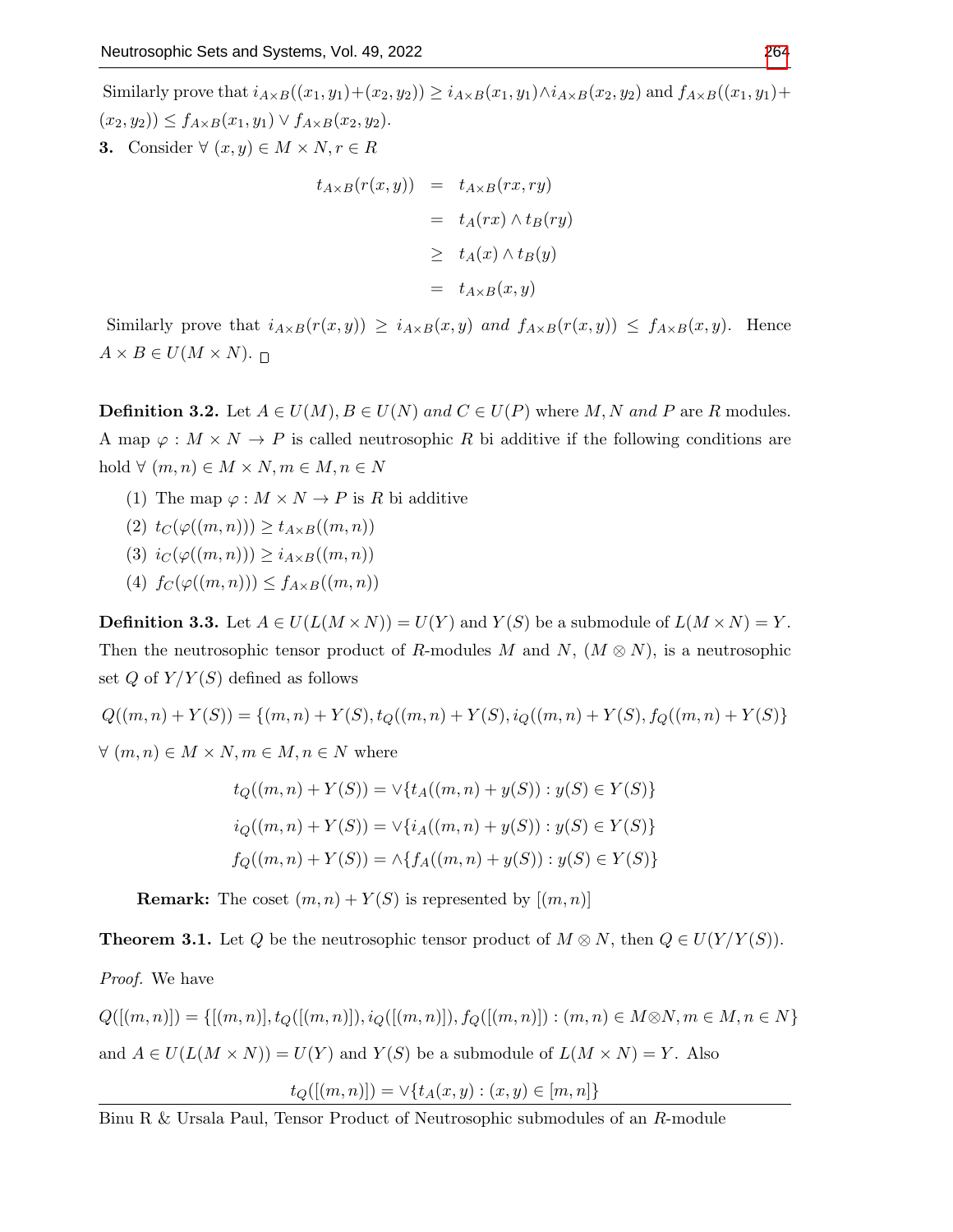$$
i_Q([(m,n)]) = \vee \{i_A(x,y) : (x,y) \in [m,n]\}
$$
  
\n
$$
f_Q([(m,n)]) = \wedge \{f_A(x,y) : (x,y) \in [m,n]\}
$$
  
\nWe have  $t_Q([0,0]) = \vee \{t_A(x,y) : (x,y) \in [0,0]\} = t_A(0) = 1$ , similarly  $i_Q([0]) = 1$  and  
\n $f_Q([0,0]) = \wedge \{f_A(x,y) : (x,y) \in [0,0]\} = f_A(0) = 0$   
\nNow for  $(m_1, n_1), (m_2, n_2) \in M \otimes N$   
\n $t_Q([(m_1, n_1)] + [(m_2, n_2)]) = \vee \{t_A(x,y) : (x,y) \in [(m_1, n_1)] + [(m_2, n_2)]\}$   
\n
$$
= \vee \{t_A((x_1, y_1) + (x_2, y_2)) : (x_1, y_1) + (x_2, y_2) \in [(m_1, n_1)], (x_2, y_2) \in [(m_2, n_2)]\}
$$
  
\n
$$
\geq \vee \{t_A((x_1, y_1) \wedge t_A(x_2, y_2) : (x_1, y_1) \in [(m_1, n_1)], (x_2, y_2) \in [m_2, n_2]\}
$$
  
\n
$$
= (\vee \{t_A((x_1, y_1)) : (x_1, y_1) \in [m_1, n_1]\}) \wedge
$$
  
\n
$$
(\vee \{t_A((x_2, y_2)) : (x_2, y_2) \in [m_2, n_2]\})
$$
  
\n
$$
= t_Q([m_1, n_1]) + t_Q([(m_1, n_2)])
$$

Similarly we can prove that

$$
i_Q([m_1, n_1] + [m_2, n_2]) \geq i_Q([(m_1, n_1)]) \wedge i_Q([(m_2, n_2)])
$$

and

$$
f_Q([[m_1, n_1)] + [(m_2, n_2)]) \le f_Q([[m_1, n_1)]) \vee f_Q([[m_2, n_2)])
$$

Now for any  $r \in R$ ,  $(m, n) \in M \otimes N$ ,

$$
t_Q(r[(m, n)]) = t_Q([r(m, n)])
$$
  
\n
$$
= \vee \{t_A(x, y) : (x, y) \in [r(m, n)]\}
$$
  
\n
$$
= \vee \{t_A(r(x, y) + y(s) : y(s) \in Y(S)\}
$$
  
\n
$$
\geq \vee \{t_A(r(x, y) + ry_1(S)) : y_1(S) \in Y(S)\}
$$
  
\n
$$
= \vee \{t_A(r((x, y) + y_1(S))) : y_1(S) \in Y(S)\}
$$
  
\n
$$
\geq \vee \{t_A((x, y) + y_1(S)) : y_1(S) \in Y(S)\}
$$
  
\n
$$
= \vee \{t_A(x_1, y_1) : (x_1, y_1) \in [m, n]\}
$$
  
\n
$$
= t_Q([m, n])
$$

Similarly we can prove that

$$
i_Q(r[(m, n)]) \geq i_Q([(m, n)])
$$
 and  $f_Q(r[(m, n)]) \geq f_Q([(m, n)])$ 

Thus  $Q \in U(Y/Y(S))$ .  $\Box$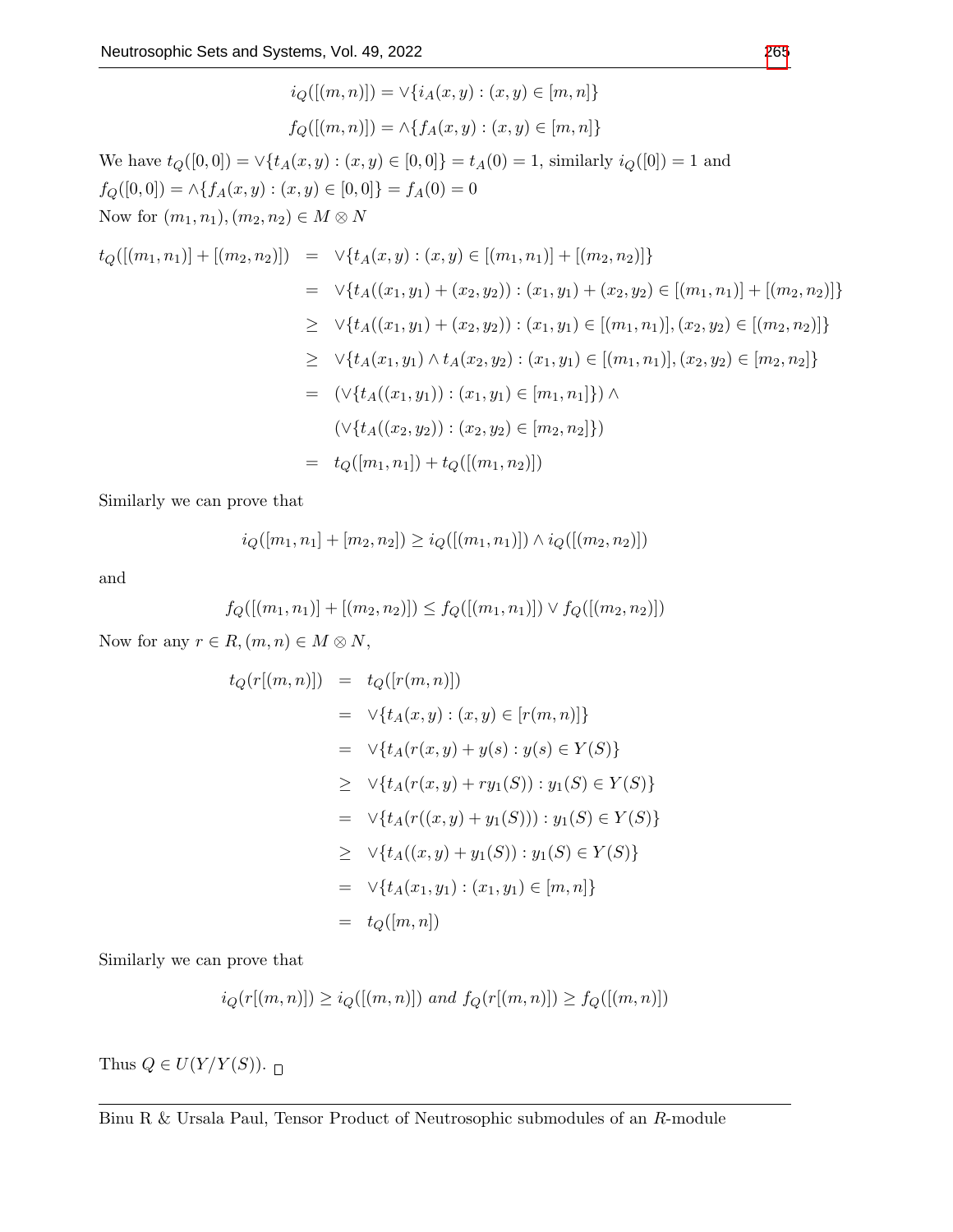<span id="page-8-0"></span>**Definition 3.4.** A pair  $(M \otimes N, \tau)$  or a map  $\tau : M \times N \to M \otimes N$  is said to be the tensor product of A and B where  $A \in U(M)$  and  $B \in U(N)$  if for every neutosophic R bi additive map  $\varphi: M \times N \to P$  of  $A \times B$  to C, there is unique neutrosophic homomorphism  $\phi: M \otimes N \to P$ of  $A \otimes B$  onto C such that  $\phi \circ \tau = \varphi$  where

$$
t_C(\phi(m \otimes n)) \ge t_{A \times B}(m, n)
$$
  

$$
i_C(\phi(m \otimes n)) \ge i_{A \times B}(m, n)
$$
  

$$
f_C(\phi(m \otimes n)) \le f_{A \times B}(m, n)
$$

**Theorem 3.2.** The tensor product of two neutrosophic  $R$  modules exists and it is unique up to isomorphism.

Proof. Let  $A \in U(M)$ ,  $B \in U(N)$  and  $\tau : M \times N \to M \otimes N$  be the tensor product of R-modules M and N.Then by the definition of [3.4,](#page-8-0) for every neutosophic R bi additive map  $\varphi: M \times N \to P$  where P be an R module, there is unique neutrosophic homomorphism  $\phi: M \otimes N \to P$  such that  $\phi \circ \tau = \varphi$ .

Now define a map  $A \otimes B : M \otimes N \to [0,1]$  by putting

$$
A\otimes B(m\otimes n)=\{(m\otimes n),t_{A\otimes B}(m\otimes n),i_{A\otimes B}(m\otimes n),f_{A\otimes B}(m\otimes n)\}
$$

where

$$
t_{A\otimes B}(m\otimes n) = \bigvee \{t_{A\times B}(m',n') : (m'\otimes n') = (m\otimes n)\}
$$
  

$$
i_{A\otimes B}(m\otimes n) = \bigvee \{i_{A\times B}(m',n') : (m'\otimes n') = (m\otimes n)\}
$$
  

$$
f_{A\otimes B}(m\otimes n) = \bigwedge \{f_{A\times B}(m',n') : (m'\otimes n') = (m\otimes n)\}
$$

Let  $C \in U(P)$ , then to prove that,  $\forall m \otimes n \in M \otimes N$ 

$$
t_C(\phi(m \otimes n)) \ge t_{A \otimes B}(m \otimes n)
$$
  

$$
i_C(\phi(m \otimes n)) \ge i_{A \otimes B}(m \otimes n)
$$
  

$$
f_C(\phi(m \otimes n)) \le f_{A \otimes B}(m \otimes n)
$$

Suppose  $(m' \otimes n') = (m \otimes n) \in M \otimes N$ 

$$
t_C(\phi(m' \otimes n')) \geq \sqrt{\{t_C(\phi \circ \tau)(m', n')\}}
$$
  
= 
$$
\sqrt{\{t_{A \times B}(m, n')\}}
$$
  
= 
$$
t_{A \otimes B}(m \otimes n)
$$

 $\Box$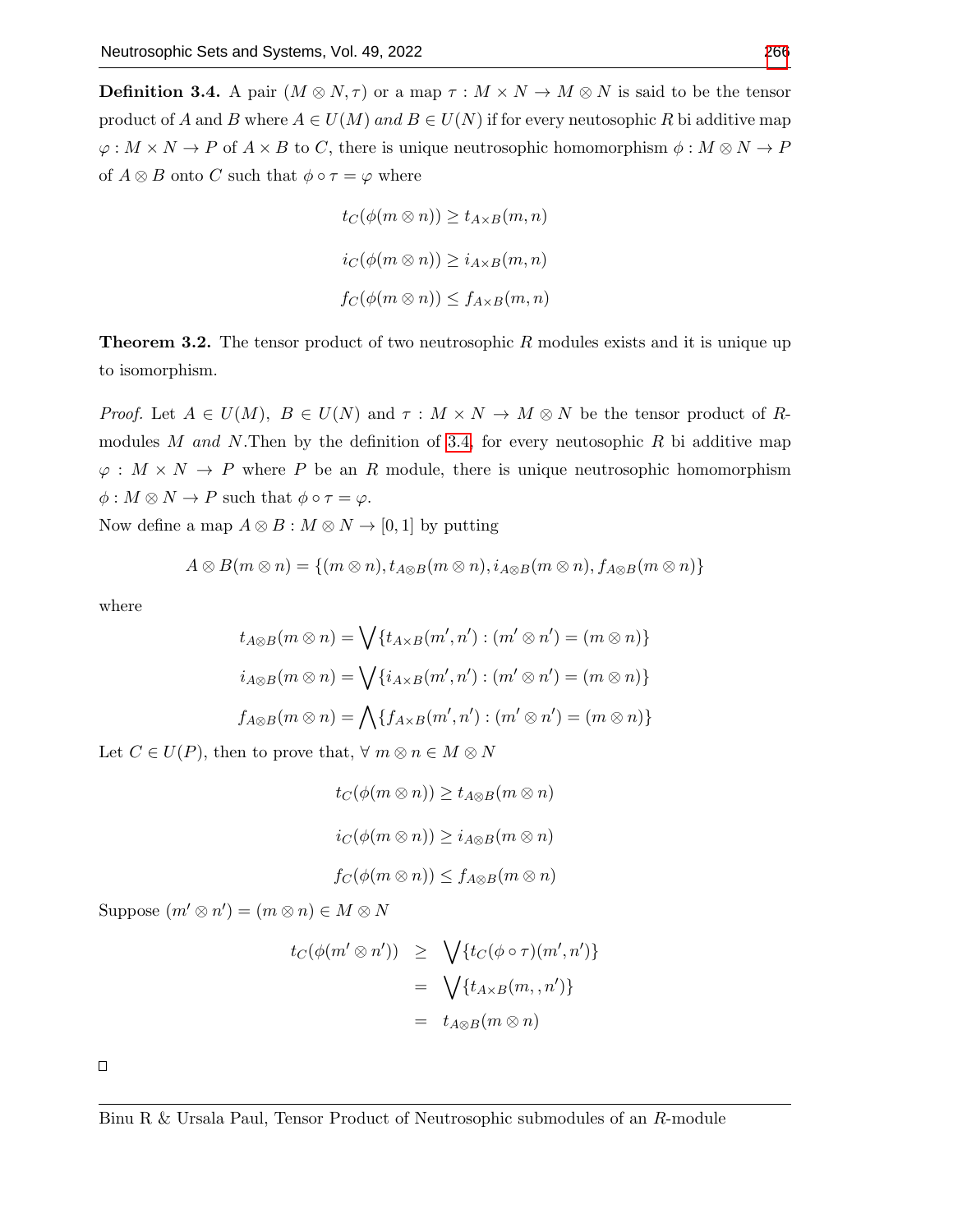**Definition 3.5.** Let A be left neutrosophic R-module of left R-module M and let B be right neutrosophic R-module of right R-module  $N$ . Let  $C$  be a neutrosophic abelian group and  $\tilde{g}: A \times B \to C$  be neutosophic biadditive. A pair  $(C, \tilde{g})$  is called a tensor product of A and B if for every fuzzy biadditive  $F : A \times B \to H$  where H is a neutrosophic abelian group , there is a unique neutrosophic map  $\theta \in Hom(C, H)$  such that  $\theta \circ \widetilde{g} = F$ .

**Theorem 3.3.** Let A be left neutrosophic R-module of left R-module M and let B be right neutrosophic R-module of right R-module N. The tensor product of the two neutrosophic R-modules A and B exist and it is unique up to isomorphism.

*Proof.* Let  $\varphi : M \times N \to M \otimes N$  be the tensor products of R-modules A and B. Then we can define the maps  $t, i, f : M \otimes N \to [0, 1]$  such that  $\forall i$ 

$$
t_{A\otimes B}(\sum(a_i \otimes b_i)) = \bigvee \{t_{A\times B}(\sum(a_i^*, b_i^*)) : \sum(a_i^* \otimes b_i^*) = \sum(a_i \otimes b_i)\}
$$
  

$$
i_{A\otimes B}(\sum(a_i \otimes b_i)) = \bigvee \{i_{A\times B}(\sum(a_i^*, b_i^*)) : \sum(a_i^* \otimes b_i^*) = \sum(a_i \otimes b_i)\}
$$
  

$$
f_{A\otimes B}(\sum(a_i \otimes b_i)) = \bigwedge \{f_{A\times B}(\sum(a_i^*, b_i^*)) : \sum(a_i^* \otimes b_i^*) = \sum(a_i \otimes b_i)\}
$$

Then  $\varphi: A \times B \to A \otimes B$  is neutrosophic biadditive and  $\tilde{H}$  be a neutrosophic abelian group and  $\psi: A \times B \to \tilde{H}$  be a neutrosophic biadditive. The by definition of tensor product,  $\exists$  a unique homomorphism  $\theta : M \otimes N \to H$  such that  $\theta \circ \psi = \varphi$ . Now we have to show that  $\sum (a_i \otimes b_i) \in A \otimes B$  and

$$
t_H(\theta(\sum(a_i \otimes b_i))) \ge t_{A \otimes B}(\sum(a_i \otimes b_i))
$$
  

$$
i_H(\theta(\sum(a_i \otimes b_i))) \ge i_{A \otimes B}(\sum(a_i \otimes b_i))
$$
  

$$
f_H(\theta(\sum(a_i \otimes b_i))) \le f_{A \otimes B}(\sum(a_i \otimes b_i))
$$

Suppose  $\sum (a_i \otimes b_i) = \sum (a_i \otimes b_i) \in M \otimes N$ 

$$
t_H(\theta \sum (a_i \otimes b_i \otimes ) = t_H(\sum (\theta (a_i \otimes b_i \otimes ))
$$
  
\n
$$
\geq \bigwedge \{t_H \theta (a_i \otimes b_i \otimes )\}
$$
  
\n
$$
= \bigwedge \{t_H \theta \varphi (a_i \otimes b_i \otimes )\}
$$
  
\n
$$
= \bigwedge \{t_H \psi (a_i \otimes b_i \otimes )\}
$$
  
\n
$$
\geq \bigwedge \{t_{A \times B}(a_i \otimes b_i \otimes )\}
$$
  
\n
$$
= t_{A \otimes B}(\sum (a_i \otimes b_i \otimes )
$$

Similarly ,

$$
i_H(\theta(\sum(a_i \otimes b_i))) \geq i_{A \otimes B}(\sum(a_i \otimes b_i))
$$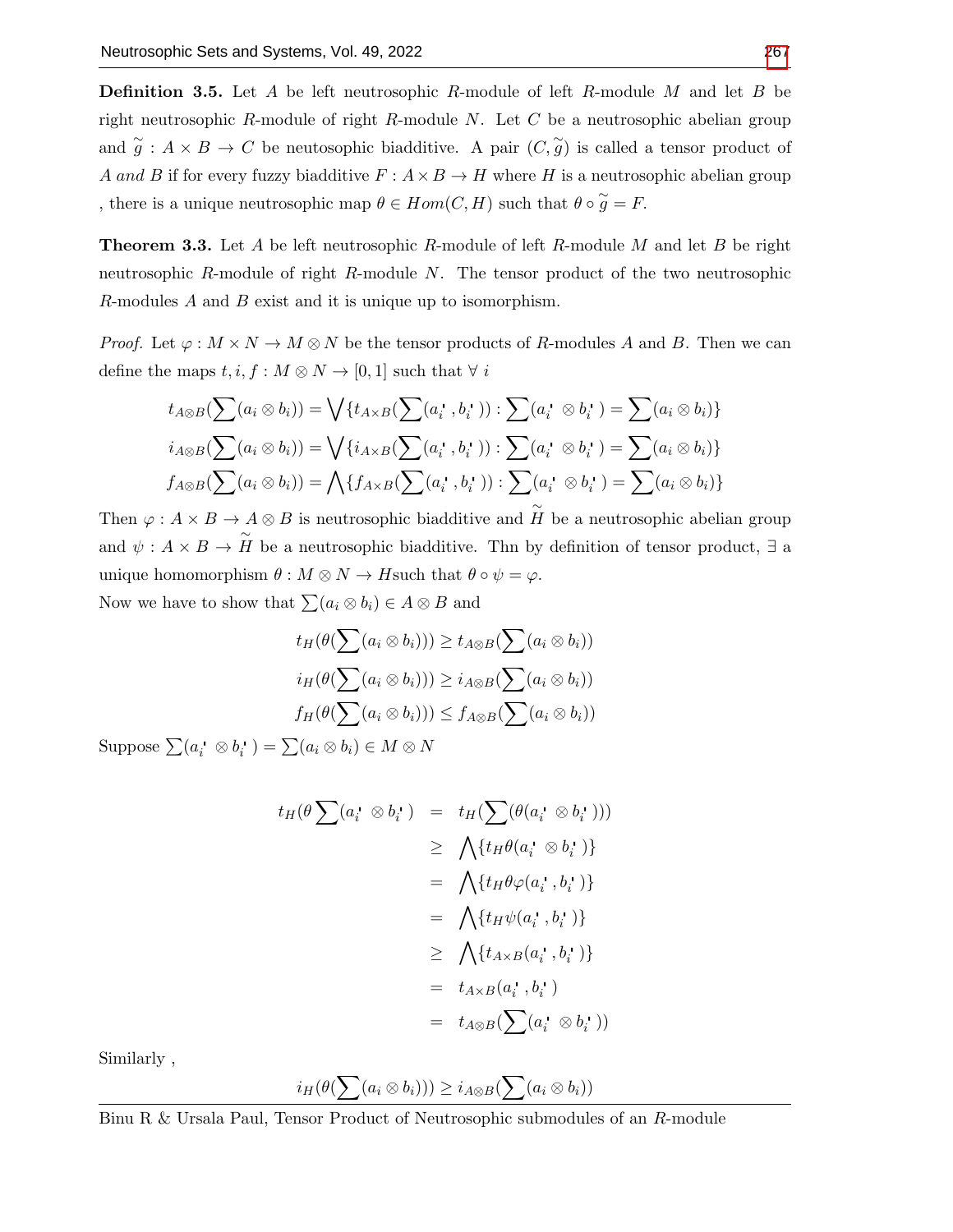$$
f_H(\theta(\sum(a_i \otimes b_i))) \leq f_{A \otimes B}(\sum(a_i \otimes b_i))
$$

This concludes that  $\sum (a_i \otimes b_i) \in A \otimes B$  and  $A \otimes B$  is a tensor product of A and B. Also it is obvious that tensor product is unique up to isomorphism.  $\Box$ 

**Remark 3.1 :** Let A and B be two neutrosophic right and left R module, then  $0_R \otimes A \cong$ A and  $B \otimes 0_R \cong B$ 

## 4. Conclusion

The concept of tensor product is great significance in classical algebra, geometry and analysis. In the emerging algebraic research domain, the amalgamation of tensor product in a neutrosophic submodule context leads to the design of the most flexible version of algebraic product. In this research a neutrosophic quotient submodule of an R-module is constructed as a tensor product in neutrosophic submodules of an R-modules. It will definitely lead to the development of new theoretical and practical techniques for problem solving in the fields of classical and quantum mechanics, image processing and neural networks, artificial intelligence and machine learning. The concept of tensor product in neutrosophic submodules is an imminent tool for the vague multi dimensional real world big data processing and analysis. In our future research, we propose to extend the concept of exact sequences to use tensor factorization in the neutrosophic domain, as well as the associative property of the relationship between neutrosophic injective and projective modules.The above mentioned study leads to the homological properties of neutrosophic submodule tensor products and neutrosophic module category theory.

Conflicts of Interest: Declare conflicts of interest or state "The authors declare no conflict of interest."

#### References

- <span id="page-10-5"></span>1. Artin, M. Algebra. Pearson Prentice Hall, 2011.
- <span id="page-10-0"></span>2. Atanassov, K. Review and new results on intuitionistic fuzzy sets. preprint Im-MFAIS-1-88, Sofia 5 (1988), l.
- <span id="page-10-3"></span>3. Binu, R., and Isaac, P. Neutrosophic quotient submodules and homomorphisms. Punjab University Journal of Mathematics.
- <span id="page-10-4"></span>4. Binu, R., and Isaac, P. Some characterizations of neutrosophic submodules of an-module. Applied Mathematics and Nonlinear Sciences 6, 1 (2021), 359–372.
- <span id="page-10-1"></span>5. CETKIN, V., AND AYGÜN, H. An approach to neutrosophic subgroup and its fundamental properties. Journal of Intelligent & Fuzzy Systems 29, 5 (2015), 1941–1947.
- <span id="page-10-2"></span>6. CETKIN, V., AND AYGÜN, H. An approach to neutrosophic subrings. Sakarya University Journal of Science 23, 3 (2019), 472–477.
- <span id="page-10-6"></span>7. CETKIN, V., VAROL, B. P., AND AYGÜN, H. On neutrosophic submodules of a module. Hacettepe Journal of Mathematics and Statistics 46, 5 (2017), 791–799.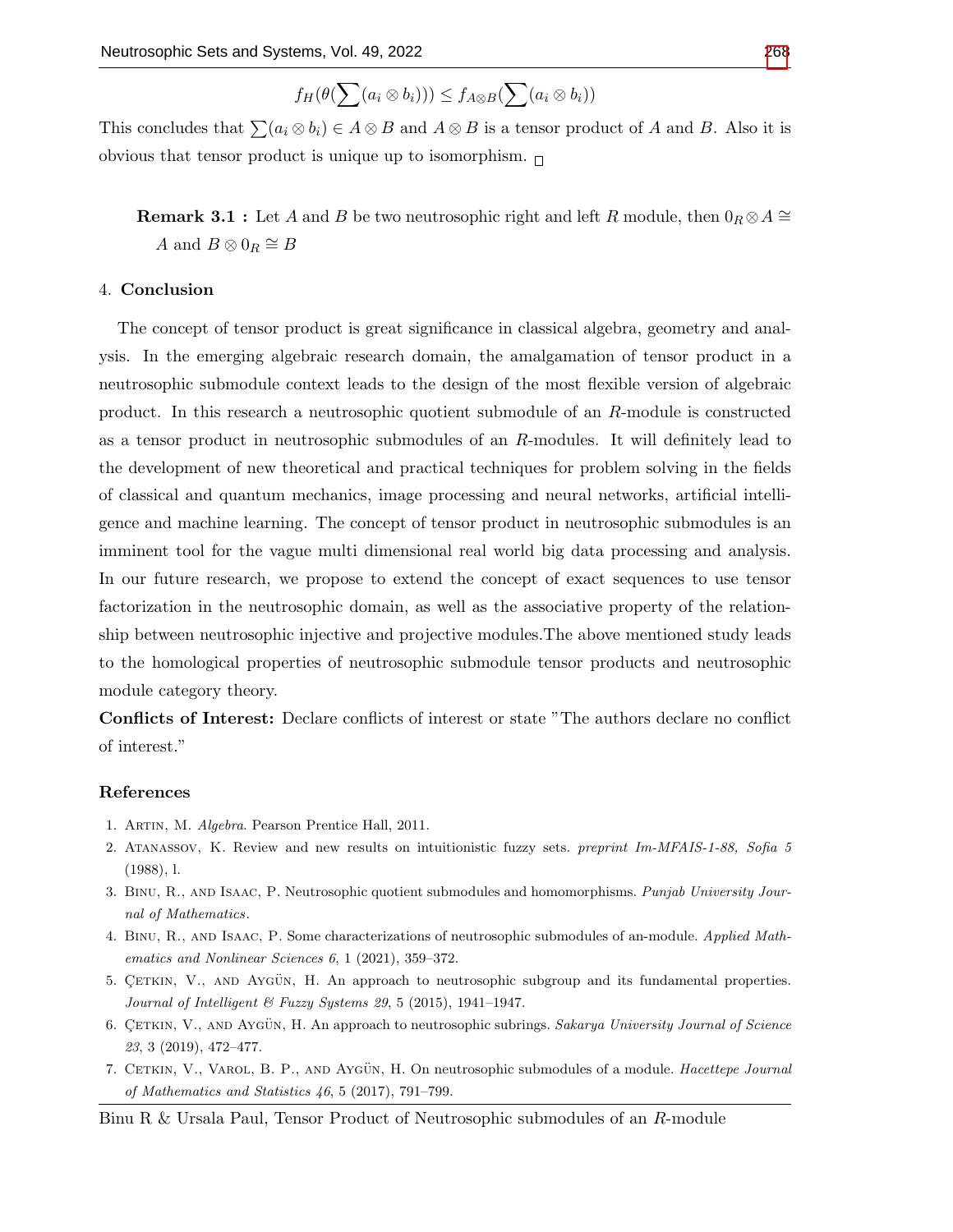- <span id="page-11-14"></span>8. Dummit, D., and Foote, R. Abstract Algebra. Wiley, 2003.
- <span id="page-11-11"></span>9. Fernadez, S. Fuzzy g-modules and fuzzy representations. TAJOPAM 1 (2002), 107–114.
- <span id="page-11-15"></span>10. FUTA, Y., OKAZAKI, H., AND SHIDAMA, Y. Quotient module of z-module. Formalized Mathematics 20, 3 (2012), 205–214.
- <span id="page-11-9"></span>11. Gulistan, M., Nawaz, S., and Hassan, N. Neutrosophic triplet non-associative semihypergroups with application. Symmetry 10, 11 (2018), 613.
- <span id="page-11-10"></span>12. GULISTAN, M., YAQOOB, N., NAWAZ, S., AND AZHAR, M. A study of  $(\alpha, \beta)$ -complex fuzzy hyperideals in non-associative hyperrings. Journal of Intelligent & Fuzzy Systems 36, 6 (2019), 6025–6036.
- <span id="page-11-17"></span>13. Huang, Y.-Z., and Lepowsky, J. A theory of tensor products for module categories for a vertex operator algebra, ii. Selecta Mathematica 1, 4 (1995), 757.
- <span id="page-11-4"></span>14. Isaac, P., and John, P. P. On intuitionistic fuzzy submodules of a module. Int. J. of Mathematical Sciences and Applications 1, 3 (2011), 1447–1454.
- <span id="page-11-12"></span>15. Isaac, P., and Paul, U. Rough g-modules and their properties. Advances in Fuzzy Mathematics 12, 1 (2017), 93–100.
- <span id="page-11-0"></span>16. Lam, T. Y. Representations of finite groups: A hundred years, part i. Notices of the AMS 45, 3 (1998), 361–372.
- <span id="page-11-2"></span>17. LÓPEZ-PERMOUTH, S. R. Lifting morita equivalence to categories of fuzzy modules. Information sciences 64, 3 (1992), 191–201.
- <span id="page-11-3"></span>18. Mashinchi, M., and Zahedi, M. On l-fuzzy primary submodules. Fuzzy sets and systems 49, 2 (1992), 231–236.
- <span id="page-11-6"></span>19. Moi, S., Biswas, S., AND PAL, S. Second-order neutrosophic boundary-value problem. Complex & Intelligent Systems 7, 2 (2021), 1079–1098.
- <span id="page-11-23"></span>20. MONDAL, K., AND PRAMANIK, S. Neutrosophic decision making model of school choice. Neutrosophic Sets and Systems 7 (2015), 62–68.
- <span id="page-11-1"></span>21. NEGOITĂ, C. V., AND RALESCU, D. A. Applications of fuzzy sets to systems analysis. Springer, 1975.
- <span id="page-11-16"></span>22. OSTRIK, V. Module categories, weak hopf algebras and modular invariants. Transformation Groups 8, 2 (2003), 177–206.
- <span id="page-11-7"></span>23. Padilla, R. Smarandache algebraic structures. Bulletin of Pure and Applied Sciences, Delhi 17, 1 (1998), 119–121.
- <span id="page-11-13"></span>24. PAUL, U., AND ISAAC, P. Fuzzy lattice ordered g-modules. International Journal of Fuzzy System Applications 8, 3 (2019), 94–107.
- <span id="page-11-20"></span>25. Robinson, A. Non-standard analysis. Princeton University Press, 2016.
- <span id="page-11-5"></span>26. Smarandache, F. Neutrosophy: neutrosophic probability, set, and logic: analytic synthesis & synthetic analysis.
- <span id="page-11-18"></span>27. SMARANDACHE, F. Neutrosophic set-a generalization of the intuitionistic fuzzy set. International journal of pure and applied mathematics 24, 3 (2005), 287.
- <span id="page-11-21"></span>28. SMARANDACHE, F. Neutrosophic set–a generalization of the intuitionistic fuzzy set. Journal of Defense Resources Management (JoDRM) 1, 1 (2010), 107–116.
- <span id="page-11-8"></span>29. SMARANDACHE, F., AND ALI, M. Neutrosophic triplet group. Neural Computing and Applications 29, 7 (2018), 595–601.
- <span id="page-11-24"></span>30. SMARANDACHE, F., GÎFU, D., AND TEODORESCU, M. Neutrosophic elements in discourse. Social Sciences and Education Research Review, 2 (1) (2015).
- <span id="page-11-19"></span>31. SMARANDACHE, F., AND PRAMANIK, S. New trends in neutrosophic theory and applications, vol. 1. Infinite Study, 2016.
- <span id="page-11-22"></span>32. SMARANDACHE, F., ZHANG, Y., AND SUNDERRAMAN, R. Single valued neutrosophic sets. Neutrosophy: neutrosophic probability, set and logic 4 (2009), 126–129.